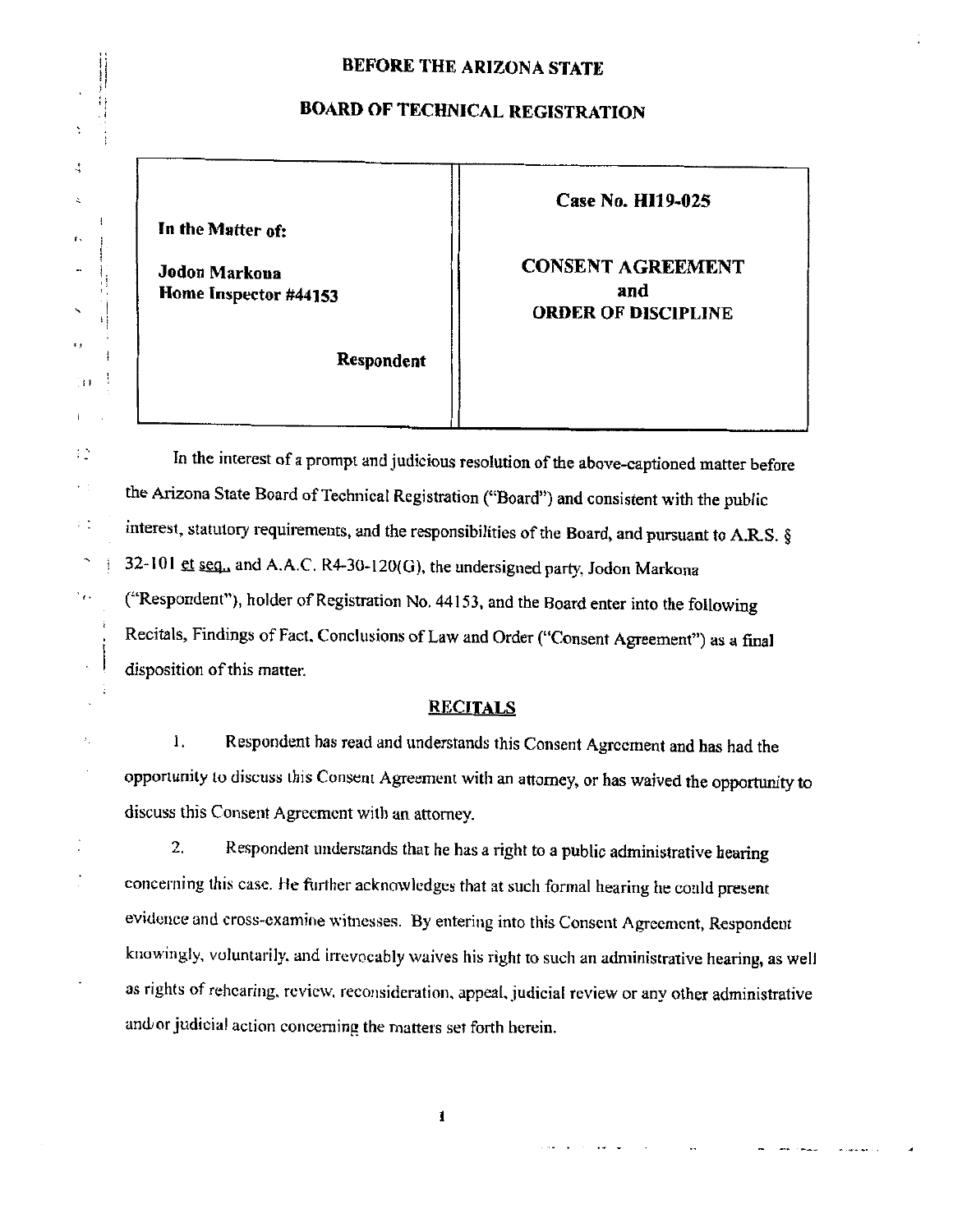3. Respondent atlirmativcly agrees that this Consent Agreement shall be irrevocable.

4. Respondent understands thut this Consent Agreement or any part of the agreement may be considered in any future disciplinary action by the Board against him.

<u>: j</u>

 $\mathcal{L}$ 

ł

 $\hat{\mathbf{z}}$ 

 $\bar{\mathbf{r}}$  .

 $\mathbf{r}$ 

 $\ddot{\phantom{a}}$ 

 $\frac{1}{2}$ 

ų,

5. The Consent Agreement, any record prepared in this matter, all investigative materials prepared or received by the Board and all related exhibits and materials, are public  $\cdot$  records (as defined in A.R.S. § 41-158.18) upon acceptance by the Board of this Consent Agreement and may be retained in the Board's files pertaining to this matter.

 $\sim$  6. Respondent understands this Consent Agreement deals with Board case number HI19-025 involving allegations that Respondent engaged in conduct that would subject him to discipline under the Board's statutes and rules. The investigation into these allegations against Respondent shall be concluded upon the Board's adoption of this Consent Agreement.

7. Respondent understands that this Consent Agreement does not constitute a dismissal or resolution of any other matters currently pending before the Board, if any, and does not constitute any waiver, express or implied, of the Board's statutory authority or jurisdiction regarding any other pending or future investigation, action or proceeding.

8. Respondent also understands that acceptance of this Consent Agreement does not preclude any other agency, subdivision, or officer of this State from instituting any other civil or criminal proceedings with respect to the conduct that is the subject of this Consent Agreement.

9. Respondent acknowledges and agrees that, upon signing this Consent Agreement and returning this document to the Board's Executive Director, he may not revoke his acceptance of the Consent Agreement or make any modifications to the document regardless of whether the Consent Agreement has been signed on behalf of lhc Board. Any modification to this original document is ineffective and void unless mutually agreed by the parties in writing.

10. This Consent Agreement is subject to the approval of the Board and is effective only when accepted by the Board and signed on behalf of the Board. If the Board does not accept this Consent Agreement, the Board retains its authority to hold a fonnal administrative hearing pursuant to A.R.S.  $\S$  32-128(E). In the event that the Board does not approve this Consent Agreement, it is withdrawn and shall be of no evidentiary value and shall not be relied upon nor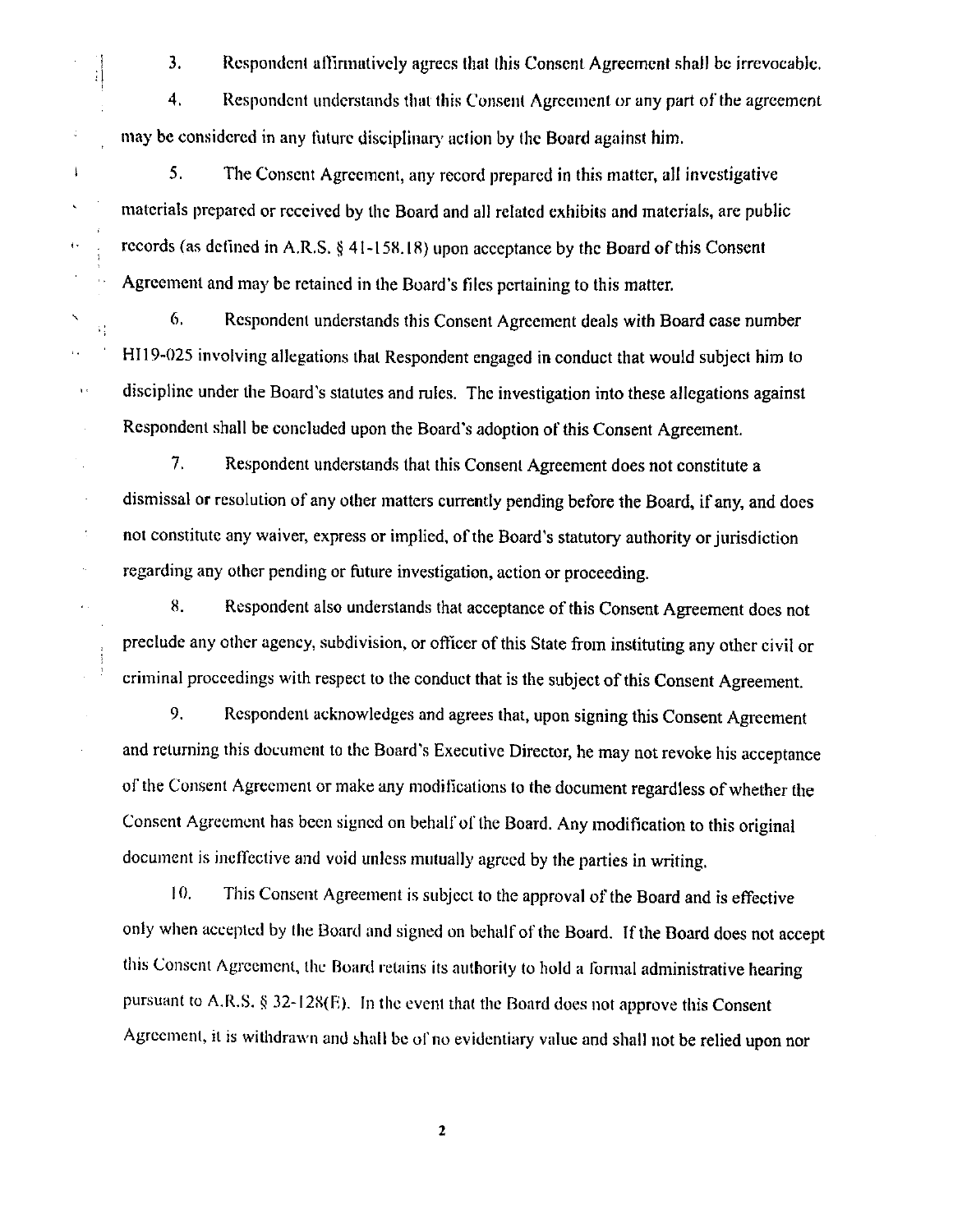introduced in any action by any party, except that the parties agree that should the Board reject ' this Consent Agreement and this case proceeds to hearing, Respondent shall assert no claim that the Board was prejudiced by its review and discussion of this document or any records relating -l thereto.

 $\ddot{\cdot}$ 

Ĵ.

Ņ

Ħ  $\prec$ 

 $\frac{1}{3}$  .  $^4$ 

 $\mathbb{C}^{\mathbb{C}}$ 

 $\ddot{\star}$ 

 $\tilde{\star}$ 

ΥŘ,

 $\ddotsc$ 

Ň,

11. If a court of competent jurisdiction rules that any part of this Consent Agreement is  $\mathbf{v}$  is void or otherwise unenforceable, the remainder of the Consent Agreement shall remain in full force and effect.

 $\sim$  12. Respondent understands that any violation of this Consent Agreement may result in  $\ddot{\theta}$  disciplinary action, including suspension or revocation of the registration under A.R.S. § 32-150. 13. Respondent agrees that the Board will adopt the following Findings of Fact, Conclusions of Law and Order.

### **FINDINGS Of FACT**

1. The Board is the duly constituted authority for the regulation and control of the practice of Home Inspection in the State of Arizona.

2. Respondent is the holder of Arizona Home Inspector, Registration No. 44153.

 $\therefore$  3. On or about October 29, 2018 Respondent conducted a home inspection at 1621 Slippery Rock Rd. in Flagstaff, Arizona.

4. On November 13, 201R the Board received a complaint alleging that Respondent failed to conduct a home inspection in accordance with the Standards of Professional Practice by failing to accurately report on tree branches touching the house, the finish on the bedroom drywall, the location of the outdoor GFI outlets, and overstated the condition of the stairway and location of upstairs bedroom windows.

5. On or about March 5, 2019, the Board's Enforcement Advisory Committee ("EAC") convened to review the complaint against Respondent. After reviewing the evidence and interviewing the Respondent, the committee determined that Respondent failed to conduct a home inspection in accordance with the Standard of Professional Practice for Arizona Home Inspectors ("S.O.P") and found that: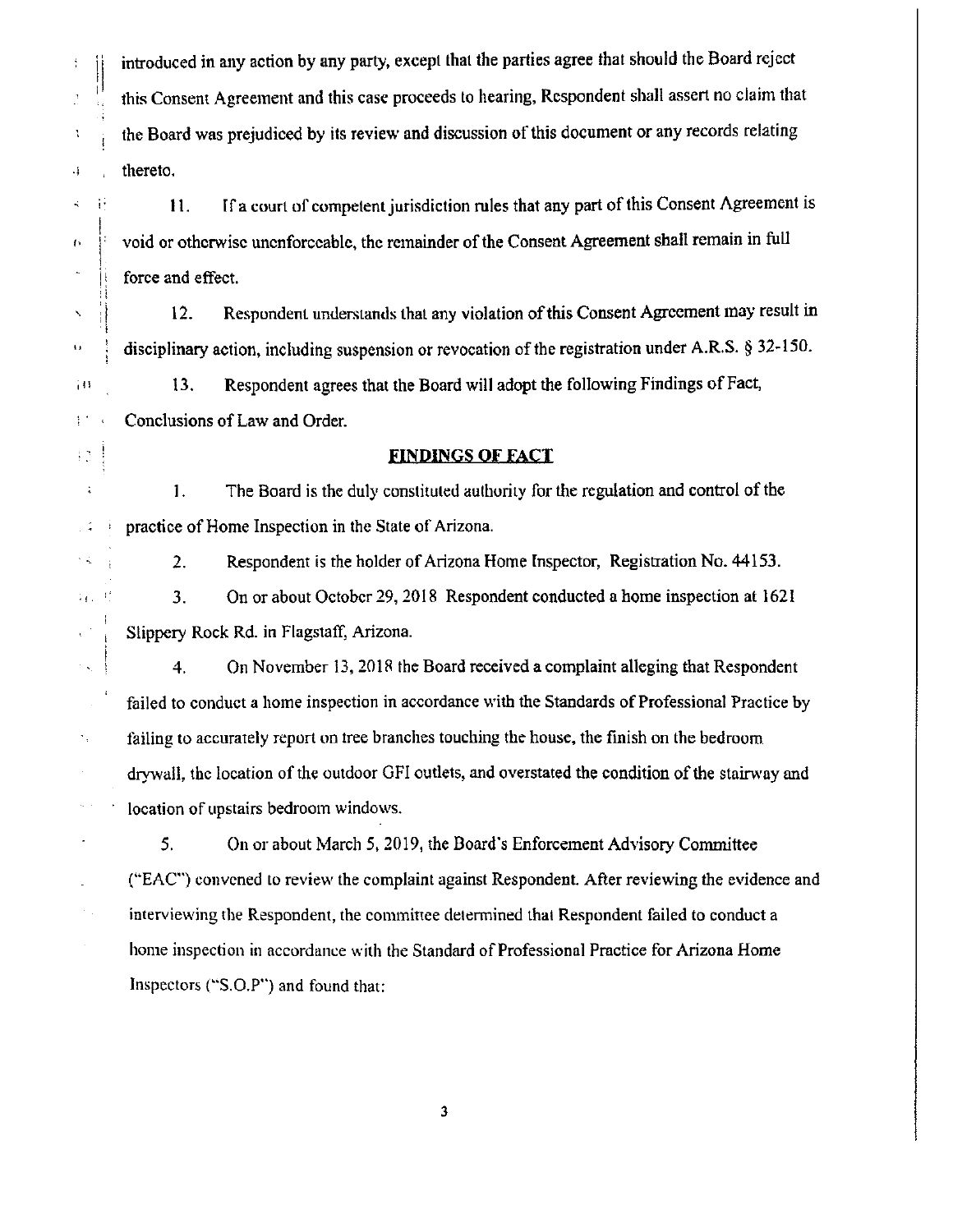a.iRespondent failed include notation on AZ Standards of Professional Practice on writteni agreement as required in  $S.O.P$  #2.2

b. iRespondent failed to report on foundation as required in  $S.O.P$  #4.1i

 $,$ !

í.

Ý

 $\bar{\mathbf{r}}$ 

 $\ddot{\phantom{0}}$ 

 $\mathbb{Z}_{\left\langle \mathbf{w}\right\rangle }^{2}$ 

 $\frac{1}{2}$ 

Ý.

 $\ddot{\phantom{1}}$  $\overline{\overline{a}}$ 

c.iRespondent failed to report on type of floor structure as required in S.O.P #4.2i

d.iRespondent failed to report on type of columns as required in S.O.P #4.2i

e.iRespondent failed to report on condition of driveway as required in S.0.P #5.1i

f.iRespondent failed to report on condition of water heater as required in S.0.P #7.1i

g.iRespondent failed to report on condition of laundry ventilation and dryer venti as required in S.O.P #12.1

#### **CONCLUSIONS OF LAW**

I.i The Board has jurisdiction in this matter pursuant to A.R.S. § 32-10 I, et seq.i

2.i The conduct alleged in the Findings of Paet constitutes grounds for disciplinei pursuant to A.R.S. § 32-128(C)(4) as it relates to A.A.C. R4-30-301.01, in that Respondent failed to conduct a Home Inspection in accordance with the Standards of Professional Practice for Arizona Home Inspectors.

#### **ORDER**

Based on the foregoing Findings of Fact and Conclusions of Law, the Board issues the followingi Order:

I.i LETTER OF REPRIMAND. Respondent is hereby issued a Letter of Reprimand.i

2.i ADMINISTRATIVE PENALTY. Within sixty (60) days from the effectivei date of this Consent Agreement, Respondent shall pay an administrative penalty of Two Hundred Fifty Dollars (\$250.00) by certified check or money order made payable to the State of Arizona Board of Technical Registration.

 $3\mathbf{i}$  COST OF INVESTIGATION. Within thirty (30) days from the effective date ofi this Consent Agreement, Respondent shall pay lhc cost of investigation of this case to the Board in the amount of Two Hundred Eighty Six Dollars (\$286.00) by certified check or money order made payable to lhe State of Arizona Board of Technical Registration, according to the provisions of A.R.S.  $\S$  32-128(H).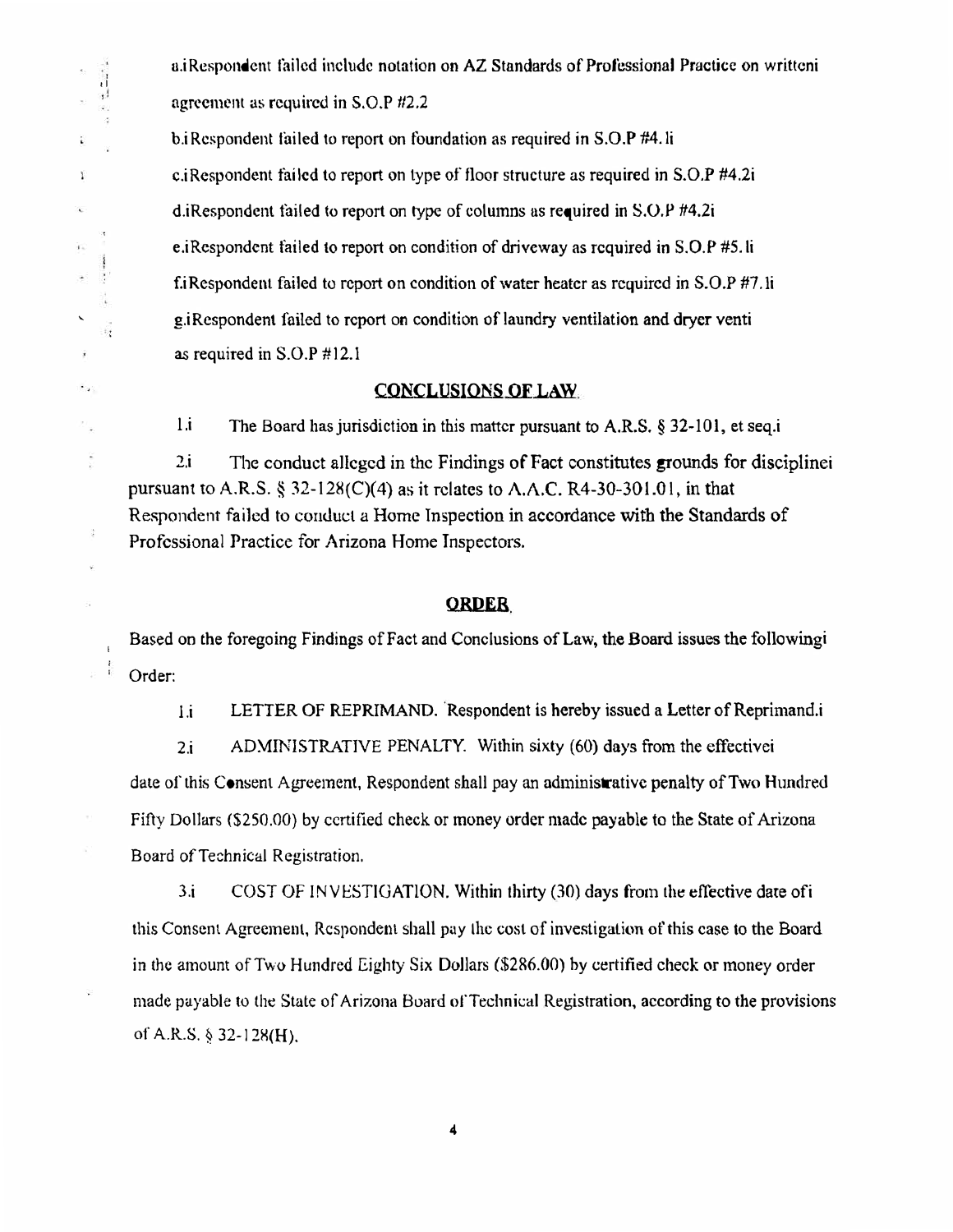4. OBEY ALL LAWS. During the probationary period, Respondent shall obey all federal, state and local laws. as well as, all rules governing the practice of Home Inspector in the State of Arizona. The Board shall consider any violation of this paragraph to be a separate violation of the rules and statutes governing the Arizona Board of Technical Registration. The Board may also consider Respondent's non-compliance with this Order as a separate violation of  $\mathsf{A.R.S.} \S 32-150.$ 

5. RENEWAL OF REGISTRATION. Respondent shall timely renew his Arizona registration as a Horne Inspector, and timely pay all required registration foes.

I

Ì.

 $\frac{\epsilon}{\eta}$ 

÷

4

 $t$  .

 $+ + +$ 

E.

 $\bar{\mathcal{A}}$ 

 $\frac{1}{1}$ 

 $\mathcal{A}_i$ 

 $\epsilon$ 

6. EFFECTIVE DATE. The effective date of this Consent Agreement is the date the Respondent and Board sign the Consent Agreement. If the dates are different, the effective date is the later of the two dates.

7. COSTS OF COMPLIANCE. Respondent shall pay all costs associated with complying with this Consent Agreement.

8. NONCOMPLIANCE. If Respondent violates this Order in any way or fails to fulfill the requirements of this Order, the Board, after giving notice and the opportunity to be heard, may revoke, suspend or take other disciplinary actions against the registration. The issue at such a hearing will be limited solely to whether this Order has been violated.

ACCEPTED and ORDERED this  $\frac{287h}{\text{day of}}$   $\frac{Mnp\gamma}{\gamma}$  , 2019.

Jason E. Foose, R.L.S., Chairman Arizona State Board of Technical Registration

Consent Agreement and Order, No. HI19-025 accepted this  $23'^{h}_{\text{day}}$  of  $\frac{A\rho\dot{\gamma}}{M}$ , 2019.

-d, *tilt',-* <sup>11</sup>*¼ I;* t.h, = ,..;fodon Markona. Respondent